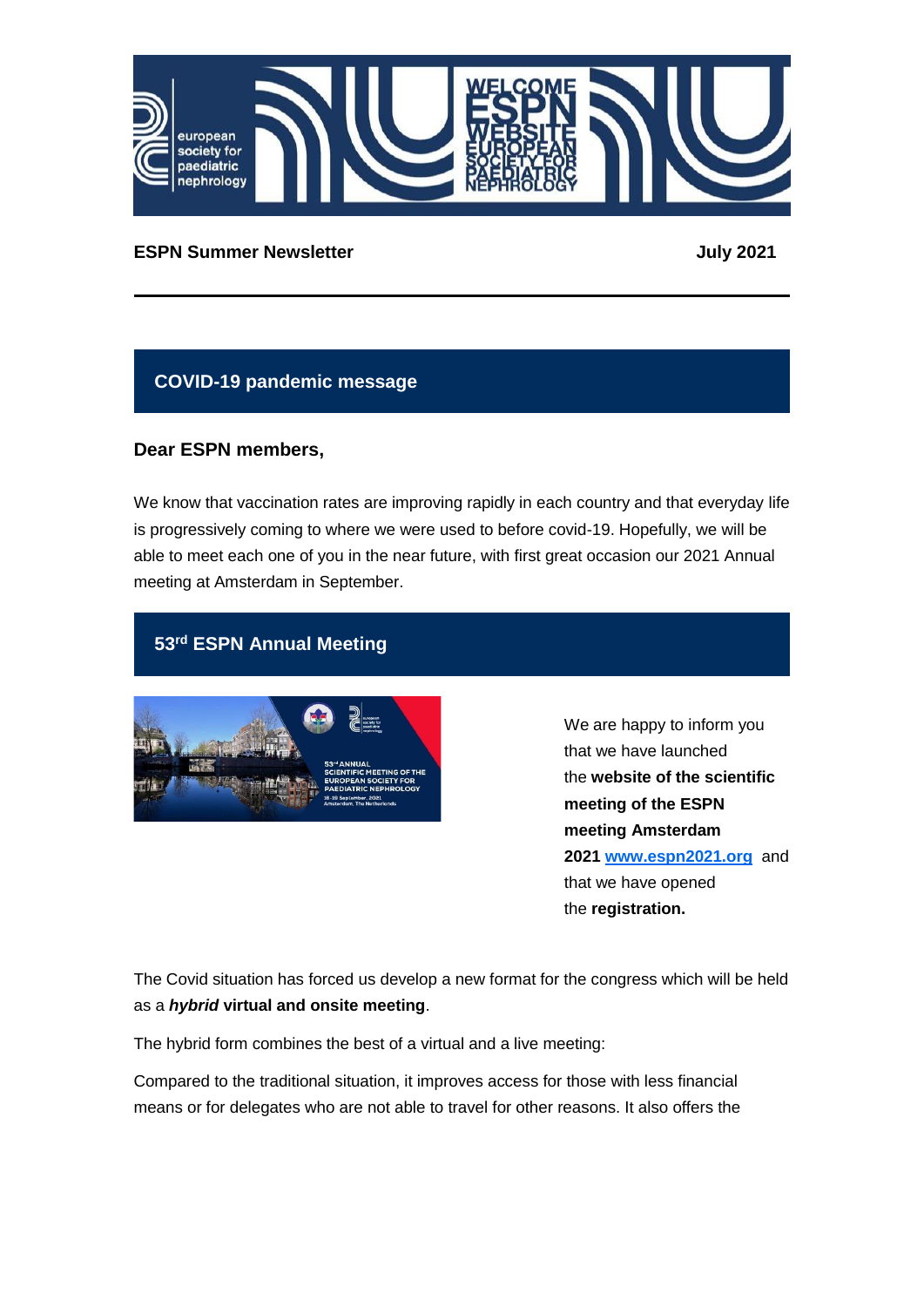possibility to review key takeaways and watch parallel sessions as presentations will be available on the congress web portal for 3 months following the meeting.

Compared to fully virtual meetings, the hybrid form facilitates social contacts and networking. This makes the congress *more lively* for both virtual and onsite attendees. In order to take this to a higher level, we will stream the meeting from all halls. There will be a director in each hall with **multiple cameras** and a **two-way IT-service** allowing for live interaction with speakers in- and outside the lecture hall and the public. There will be a **TVstudio** at the venue for interviews with speakers and delegates during breaks.

All content will be made available on the congress web portal during and after the meeting and the ESPN website if permission is granted by the speakers.

#### **Important dates:**

June 1st – July 15th: early registration July 15th – September 1st: late registration

We look forward to an inspiring meeting and hope to meet you in Amsterdam, either in person or online!



We are proud to announce our **Second IPNA-ESPN Master for Junior Classes (Third Cycle)** that will be held **online on 11-12 September 2021**, close to ESPN Annual Meeting.

For this Second Class, we are planning a 2-day course, and will review latest updates on Cystinosis, Bartter and Gitelman syndrome, IgA and Henoch-Schoenlein Purpura nephritis, SLE nephritis, Renal involvement in vasculitis, Steroid Sensitive and Steroid Resistant Nephrotic syndrome, Hemolytic Uremic syndrome, C3 Glomerulopathies, Post infectious Glomerulonephritis, Nephrocalcinosis and Urolithiasis, Disorders of Calcium and Magnesium metabolism, Epidemiology of Renal diseases and, additionally, plan an Interactive Clinico-Pathology session[.](http://www.espn-online.org/wp-content/uploads/2021/03/Junior-Class-2021_v2-.pdf) **Please find th[e](http://www.espn-online.org/wp-content/uploads/2021/05/IPNA-ESPN-Junior-Master-Class-2021_teachers-.pdf) program [here.](https://www.espn-online.org/wp-content/uploads/2021/05/IPNA-ESPN-Junior-Master-Class-2021_teachers-.pdf)**

# **3 rd Cycle of 2nd IPNA ESPN Master for Junior classes**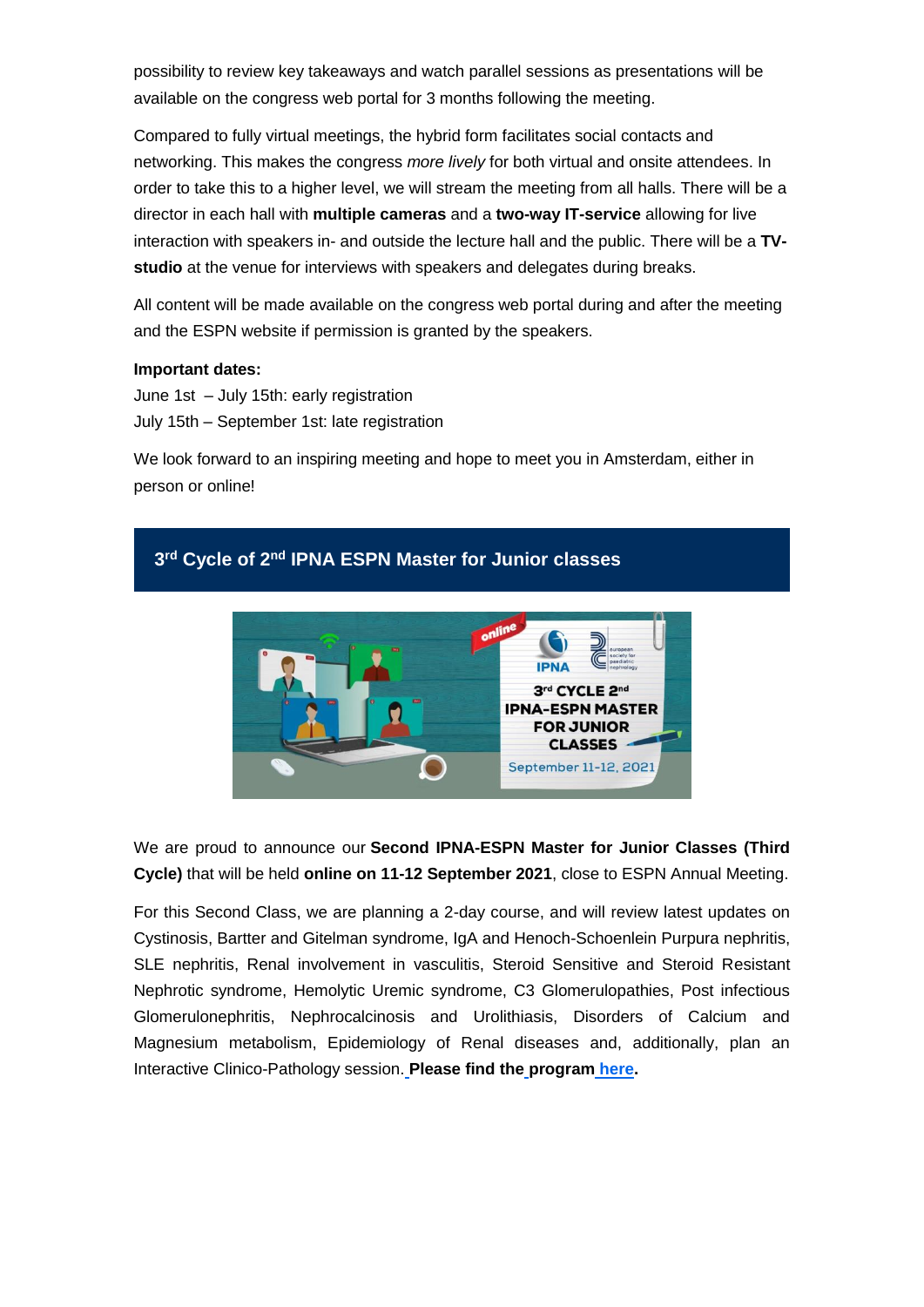#### **Fellow of European Society for Paediatric Nephrology (FESPN)**

We are delighted to announce that our first time presented Fellow of the European Society for Paediatric Nephrology (FESPN) award received more applications than we would have ever expected. Almost one hundred applicants throughout Europe sent their interest and 77 certificates will be given this year. It is an honour and privilege for us to have so many members within our community applying for this prestigious title.

#### **ESPN Research grants**

We are glad to announce that we received 17 applications from 11 different countries. All applications are going through internal and external reviewing and the winners will be announced at our Annual Meeting in Amsterdam.

Our **research grants** will cover up to 80.000 euros this year and. The grants will be divided in three categories: 1) General grants (application should be supported by an ESPN WG), 2) WG grants and 3) Young Investigator Award grants (for our young members aged up to 35 years old).

#### **ESPN Training grants**

Here, we would like to recall to our members that ESPN is offering **training grants** for their young members in order to benefit from clinical attachments in large ESPN training centres within Europe. The total amount of each grant has been increased recently thanks to Chiesi who offers sponsorship for these educational grants, and it will be €500-750/month for a period of 3 to 6 months spent in another centre. For more information before applying and support throughout the application process, please **[check our website](https://www.espn-online.org/training/)** and/or contact our Young Paediatric Nephrology Coordinator, Dr. Evgenia Preka (**[evgenia.preka@gmail.com](mailto:evgenia.preka@gmail.com)**).

# **ESPN BOARD EXAMINATION in PEDIATRIC NEPHROLOGY 20 NOVEMBER 2021** ELIGIBILITY CRITERIA and REGISTRATION INFORMA Open registration: May 20, 2021

**ESPN Board Examination in Paediatric Nephrology**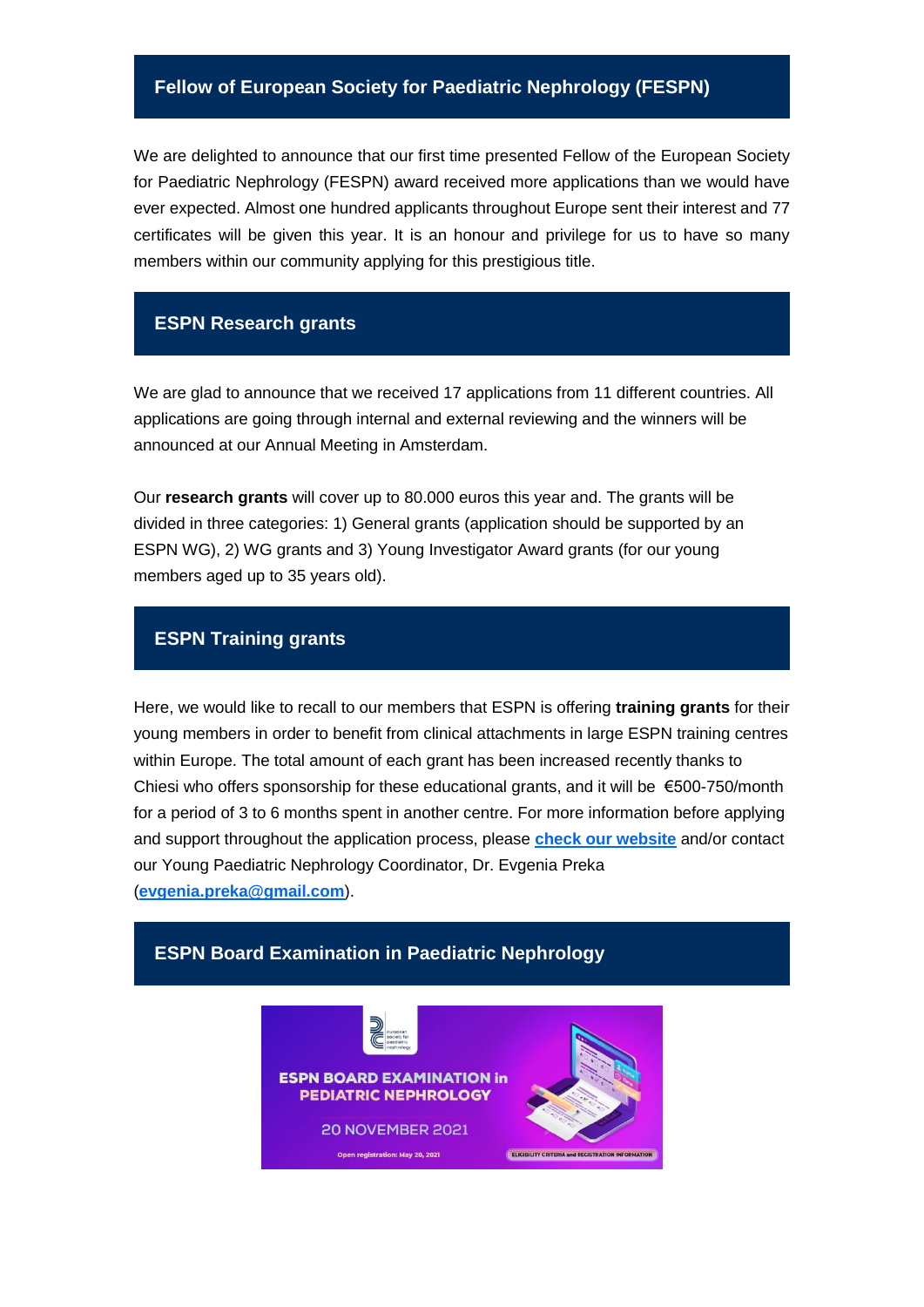After the success of the first year from its creation, we will continue offering this opportunity to our members on a yearly basis. The next planned session will take place on November 20, 2021, via an online platform.

Those who will successfully pass this examination will receive "ESPN Board Certification in Pediatric Nephrology" as a quality label of theoretical knowledge and adequate clinical thinking in our field.

For more information, how to prepare the examination and registration fees, please **[check](https://www.espn-online.org/espn-board-examination/)  [our website.](https://www.espn-online.org/espn-board-examination/)**



New collaborations are starting with the young paediatric colleges from other scientific societies:

1) Young Paediatric Rheumatology: conjoint webinars will start in winter 2021. For more information please **[visit our website.](https://www.espn-online.org/young-nephrologists-platform/)**

2) Young Nephrology Platform of ERA-EDTA: conjoint e-seminars will start in 2022

We are updating our national young representatives so please stay in touch as more information will follow soon.



Our social Twitter (**[@espnypnn](https://twitter.com/espnypnn)** and **[@ESPNSociety](https://twitter.com/ESPNSociety)**) account is getting more and more followers and we are glad to be able to communicate directly with you through this online platform as well.

### **Call for council member election in September 2021**

In 2021 three council members [Augustina Jankauskiene (Lithuania), Martin Christian (United Kingdom), Max Liebau (Germany)] will finish their term (3 years) in the council and will step down in Amsterdam.

The vacant tasks new members will get involved in 2021 are:

- Liaison to Dialysis WG
- ESPN website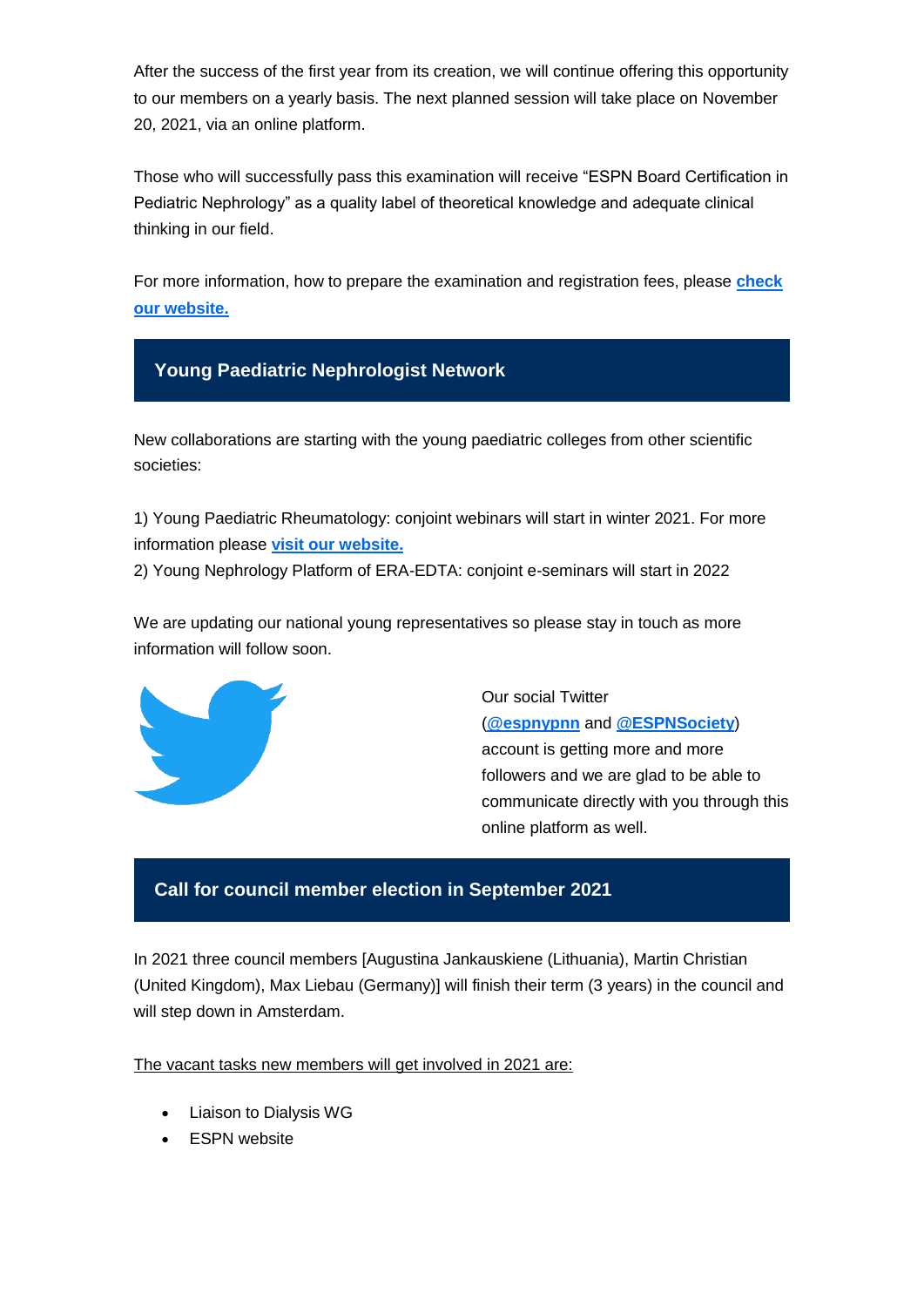- Liaison to Transplant WG
- Liaison to CAKUT WG
- Liaison to Inherited renal disorders WG

The deadline was 30<sup>th</sup> of June, so our electronic voting system will be open starting from July 15, 2021. We would like to invite you to participate in the elections of ESPN council members 2021.

The results of the online voting will be announced during ESPN general assembly in Amsterdam.

# **ESPN/ERA-EDTA Registry Replacement of Vice chair & registry representatives**

We would like to announce that the vice-chair position on the ESPN/ERA-EDTA Registry committee will become vacant from September 2021. He/she will help to guide the Registry staff in their scientific output and management of the Registry via telephone conferences, email and committee meetings. He/she will also be an ESPN representative on the ERA-EDTA Registry committee. Depending on the period, an estimated 5-10% FTE will be spent on Registry tasks.

The vice-chair of the Registry will be elected through electronic voting and the outcome will be announced during the General Assembly at the ESPN meeting in Amsterdam. The vicechair is elected for a 3-year term, with the possibility to be re-elected for one additional term.

Please send a motivation letter and CV until 1<sup>st</sup> of August, 2021 to Marjolein Bonthuis: **[m.bonthuis@amsterdamumc.nl](mailto:m.bonthuis@amsterdamumc.nl)**.

# **Call for membership**

# **Become A** Member

Our community is getting bigger and bigger! We are proud to announce that we have reached 660 members until now. Please remember to renew your membership. You can do that as a joint membership with IPNA and get our excellent Paediatric Nephrology Journal either as an online or a printed version.

Our society would love to welcome new members from all over the world and empower our